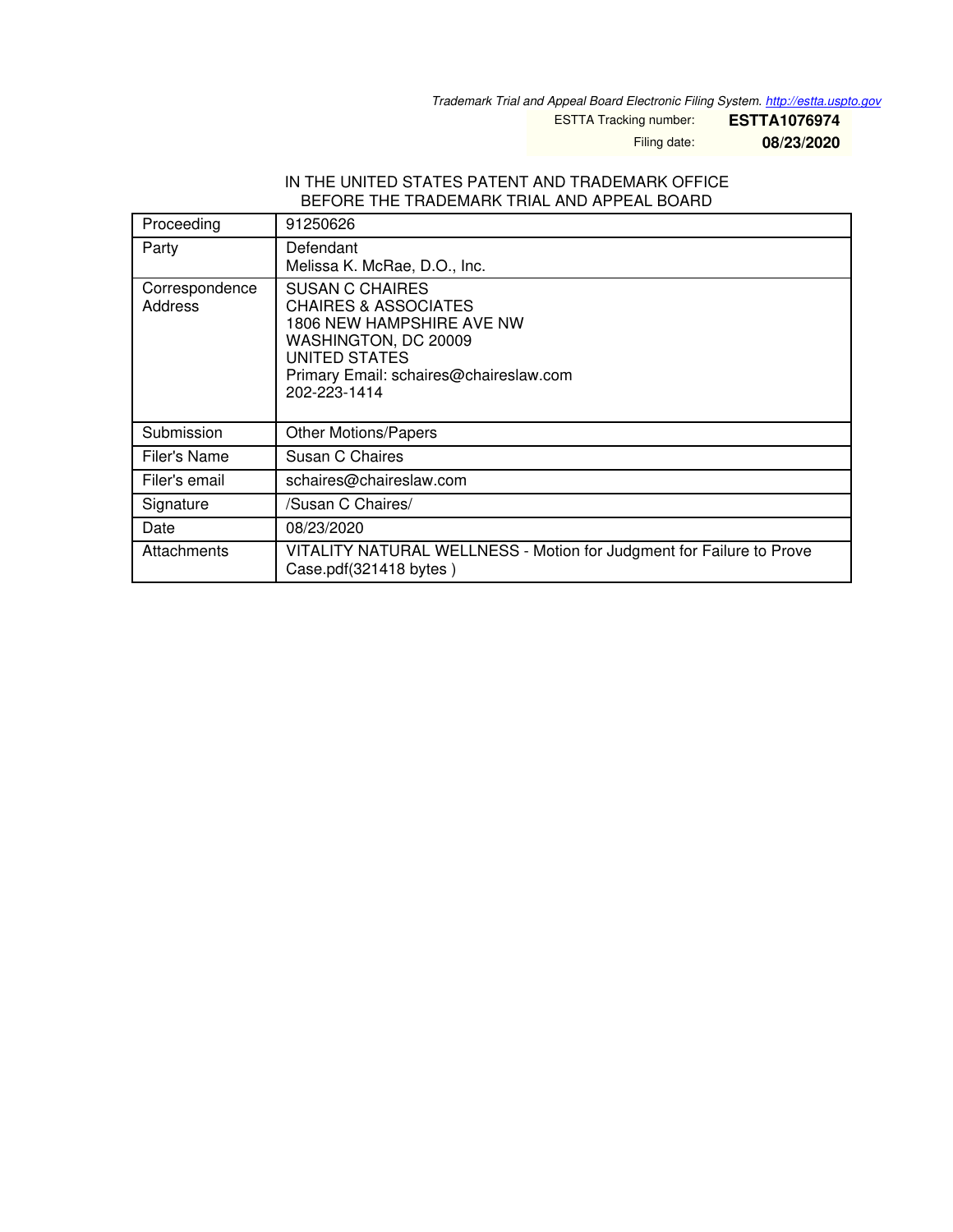# IN THE UNITED STATES PATENT AND TRADEMARK OFFICE BEFORE THE TRADEMARK TRAIL AND APPEAL BOARD

| Opposer,                   |  |
|----------------------------|--|
| V.                         |  |
| MELISSA K. MCRAE, DO, INC. |  |
| Applicant                  |  |
|                            |  |

) Opposition No. 91250626

## APPLICANT'S MOTION FOR JUDGMENT FOR FAILURE TO PROVE CASE

 Applicant Melissa K. McRae, DO, Inc. t/a Vitality Natural Wellness and Medspa, by and through its undersigned counsel, and pursuant to TBMP Sections 534.01 and 534.02 (2020), 37 C.F.R. Section 2.132 (a), files the following Motion for Judgment for Failure to Prove Case.

## BACKGROUND AND FACTS

On or about August 30, 2019 Opposer Vitality Wellness Center filed a Notice of Opposition against registration of the Applicant's mark VITALITY NATURAL WELLNESS AND MEDSPA. The Board instituted this proceeding and issued a Conference, Discovery, Disclosure and Trial Schedule in connection with the Opposition proceeding. The Applicant filed a timely Answer to the Notice of Opposition.

The Board set the deadline for the Discovery Conference for November 13, 2019. The Opposer made no effort to contact the Applicant to set up a date and time for the discovery conference. The attorney for the Applicant contacted the Opposer's counsel, the Messrs. Wasch, via email on November 19, 2020 to call to their attention the Discovery Conference deadline, and to inquire when they wished to set up the conference, but received no response.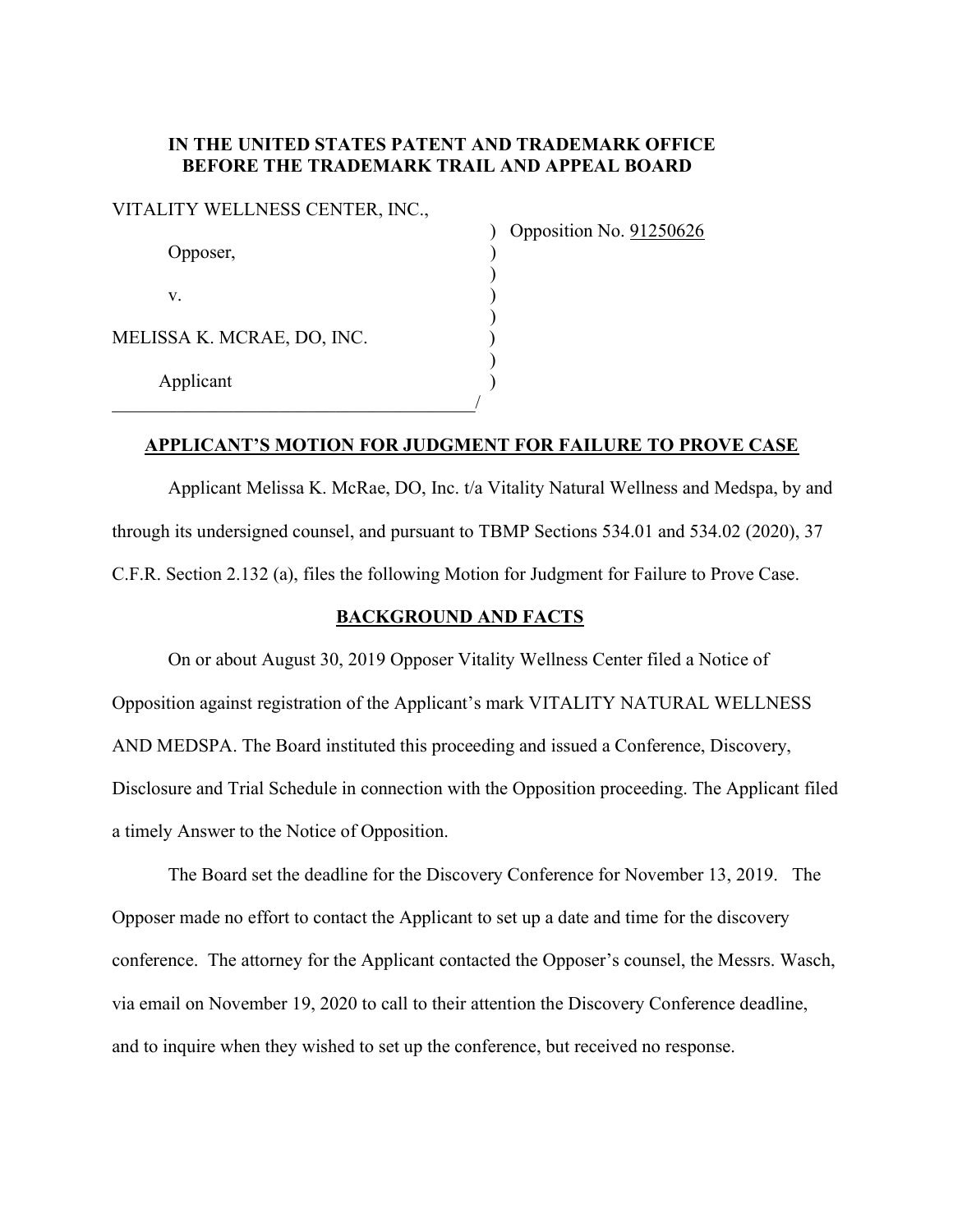Counsel for the Applicant made several other attempts in early 2020 to connect with the Opposer's counsel to determine the intention of the Opposer to prosecute the Opposition, but continued to receive no response with the exception of an email on March 6, 2020 indicating Opposer's counsel would be available the following day for a phone call. The Applicant's counsel responded via email on March 7, 2020 that she was unavailable on that day but suggested alternate times for a call. Opposer's counsel never responded to the March 7th email or a follow up email on March 14, 2020. As time passed without hearing from counsel for the Opposer, counsel for the Applicant sent still another email to the Opposer's counsel on July 28, 2020 and received no response.

 Counsel for Opposer has taken no discovery or testimony nor provided any evidence in this Opposition. The deadline set by the Board for the Opposer's (Plaintiff's) 30 day trial period expired on August 9, 2020. The Applicant's (Defendant's) trial period set by the Board does not commence until September 8, 2020, so this Motion is timely filed.

#### ARGUMENT AND RELIEF REQUESTED

It is clear from the proceeding record that the Opposer (party in the position of Plaintiff) has not taken any testimony or offered any evidence in support of the allegations in the Opposition, and thus has failed to prove the alleged case. Moreover, the above stated background and facts show that the Opposer, from the very beginning of the proceeding, has made no effort to take any steps whatsoever to prosecute the Opposition, although counsel for the Applicant did make efforts to communicate with the Opposer's counsel. Under the circumstances, it is unjust to require the Applicant to expend time and resources defending its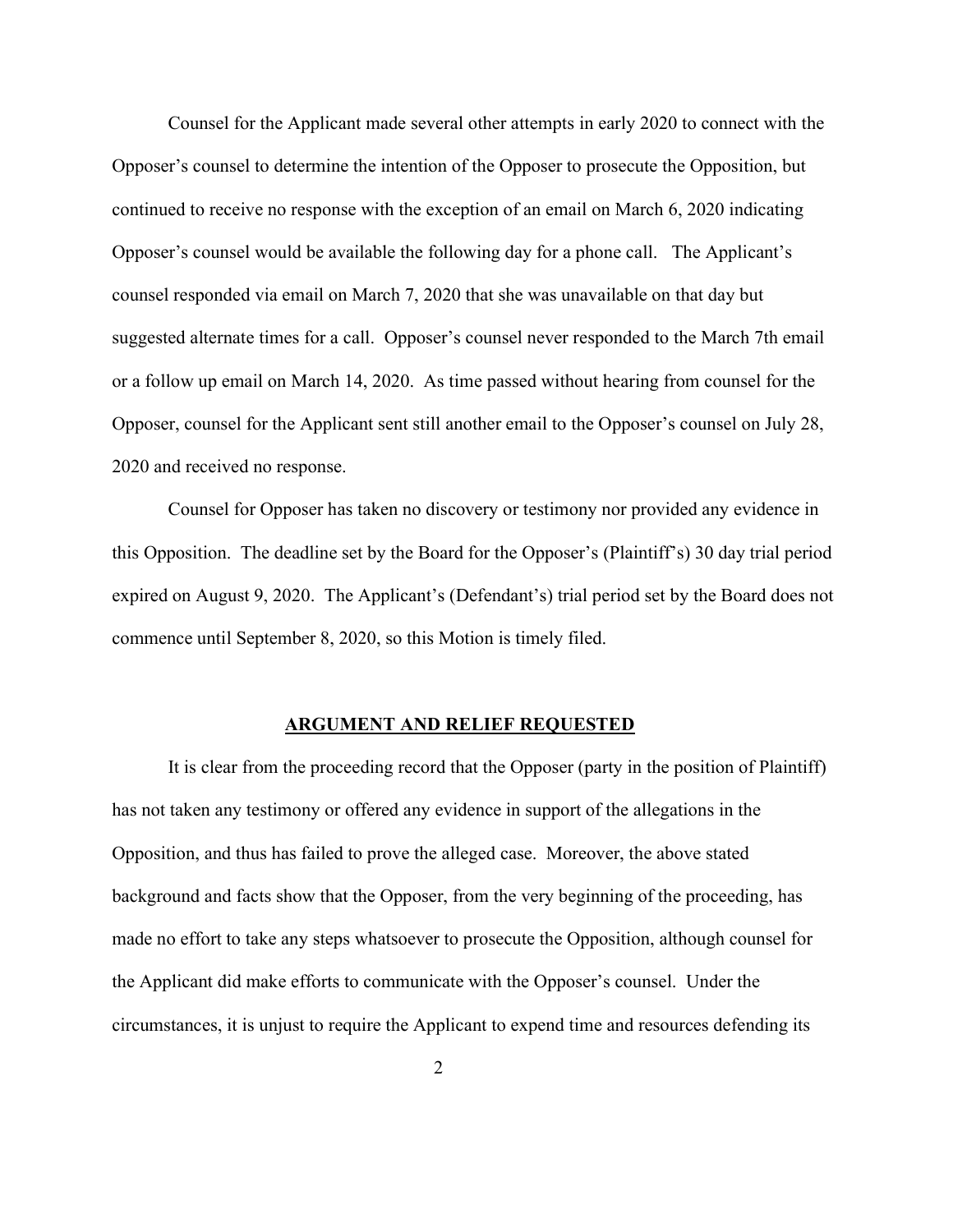trademark in a testimony period.

Wherefore, pursuant to TBMP Section 534, 37 C.F.R. Section 2.132 (a), the Applicant respectfully requests that the Board grant judgment to the Applicant on the basis of the Opposer's failure to provide any evidence in support of the allegations in the Opposition. In the alternative, the Applicant requests that the Board dismiss the Opposition on the ground of the Opposer's failure of to prosecute.

Respectfully submitted,

/Susan C Chaires/

Susan C Chaires

 CHAIRES & ASSOCIATES 1806 New Hampshire Avenue NW Washington, DC 20009 202-223-1414 410-770-9594 (Home Stay Phone No.) schaires@chaireslaw.com

Attorney for Applicant

Dated: